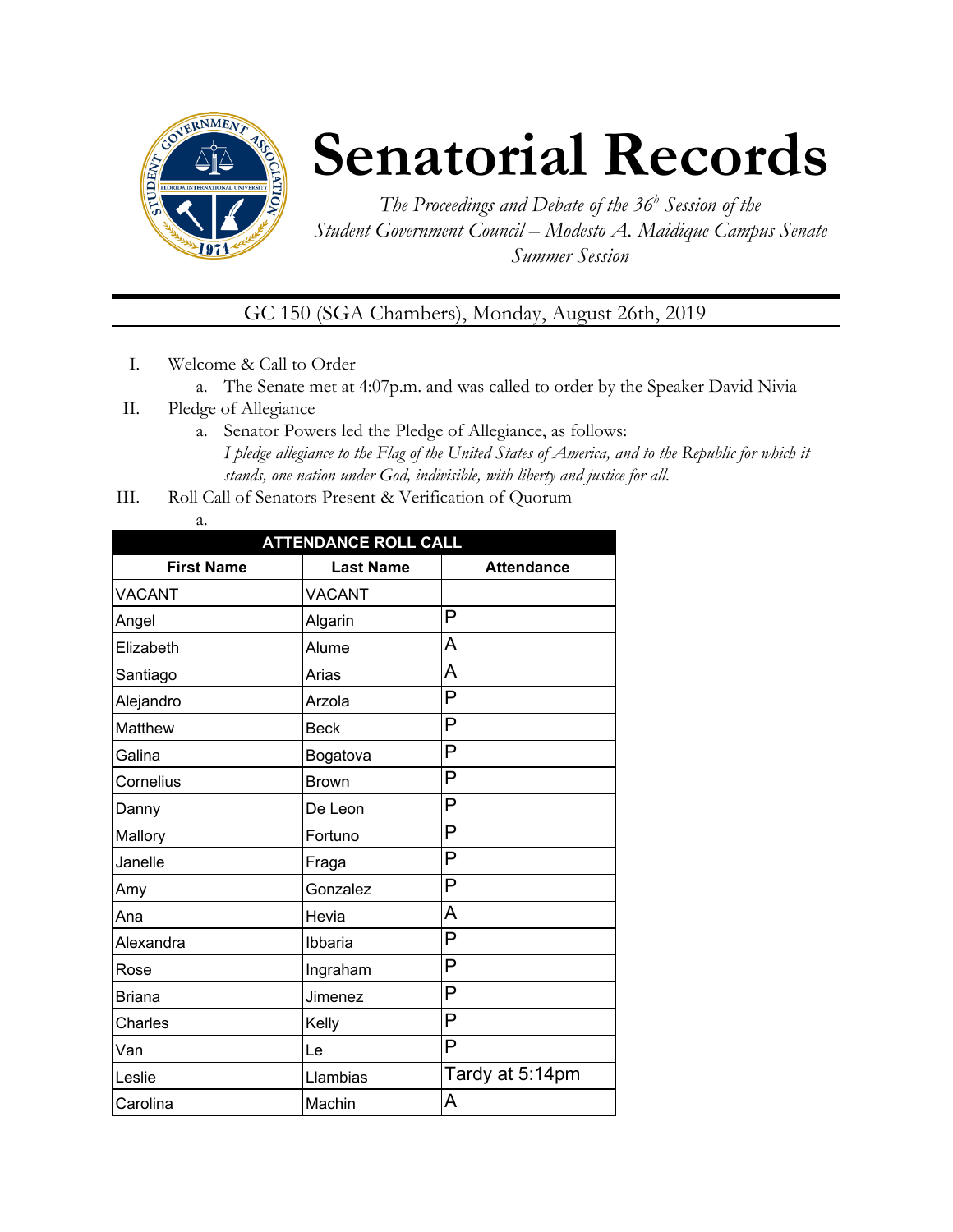| <b>SENATORS PRESENT</b><br><b>AMT FOR QUORUM</b> | 24<br>16      | <b>ESTABLISHED</b> |
|--------------------------------------------------|---------------|--------------------|
| <b>VACANT SEATS</b>                              | 7             | <b>QUORUM</b>      |
| <b>SENATE SEATS</b>                              | 38            |                    |
| <b>VACANT</b>                                    | <b>VACANT</b> |                    |
| <b>VACANT</b>                                    | <b>VACANT</b> |                    |
| <b>VACANT</b>                                    | <b>VACANT</b> |                    |
| Maryam                                           | Rafieifar     | P                  |
| Sophia                                           | Viterri       | P                  |
| <b>VACANT</b>                                    | <b>VACANT</b> |                    |
| Elizabeth                                        | Vazquez       | A                  |
| Jonathan                                         | Soufia        | P                  |
| Molly                                            | Schantz       | P                  |
| Zackrey                                          | Powers        | P                  |
| Gabriella                                        | Ponce         | P                  |
| Karla                                            | Perez         | A                  |
| David                                            | Nivia         | P                  |
| Marko                                            | Nikitovic     | A                  |
| Cameron                                          | Moody         | P                  |
| Afsaana                                          | Mohammad      | A                  |
| Michaela                                         | <b>Mills</b>  | P                  |
| <b>VACANT</b>                                    | <b>VACANT</b> |                    |

- a. Roll was called and Quorum was verified with 24 Senators present.
- IV. Approval of the Minutes from July 15th, 2019
	- a. Senator Powers moves to approve the minutes from July 15th, 2019. Senator Arzola seconds. Motion passes.
- V. Adoption of the Agenda
	- a. Senator Ingraham moves to adopt the agenda. Senator Arzola seconds. Motion passes.
- VI. Invited Speakers
	- a. State Of the Union Address: Senate Speaker David F. Nivia
	- b. State Of the Union Address: Madam President Sabrina L. Rosell
	- c. Helen Roldan from FIU Metropolitan Center: U.S. Census and how important it is for SGA representatives to get the word out over the next year.
	- d. Model United Nations

## VII. Committee Reports

- a. Finance Committee
	- i. Elections for the committee will happen today. There are still some positions that need to be filled.
	- ii. If you have any questions, please contact sga.financecom@gmail.com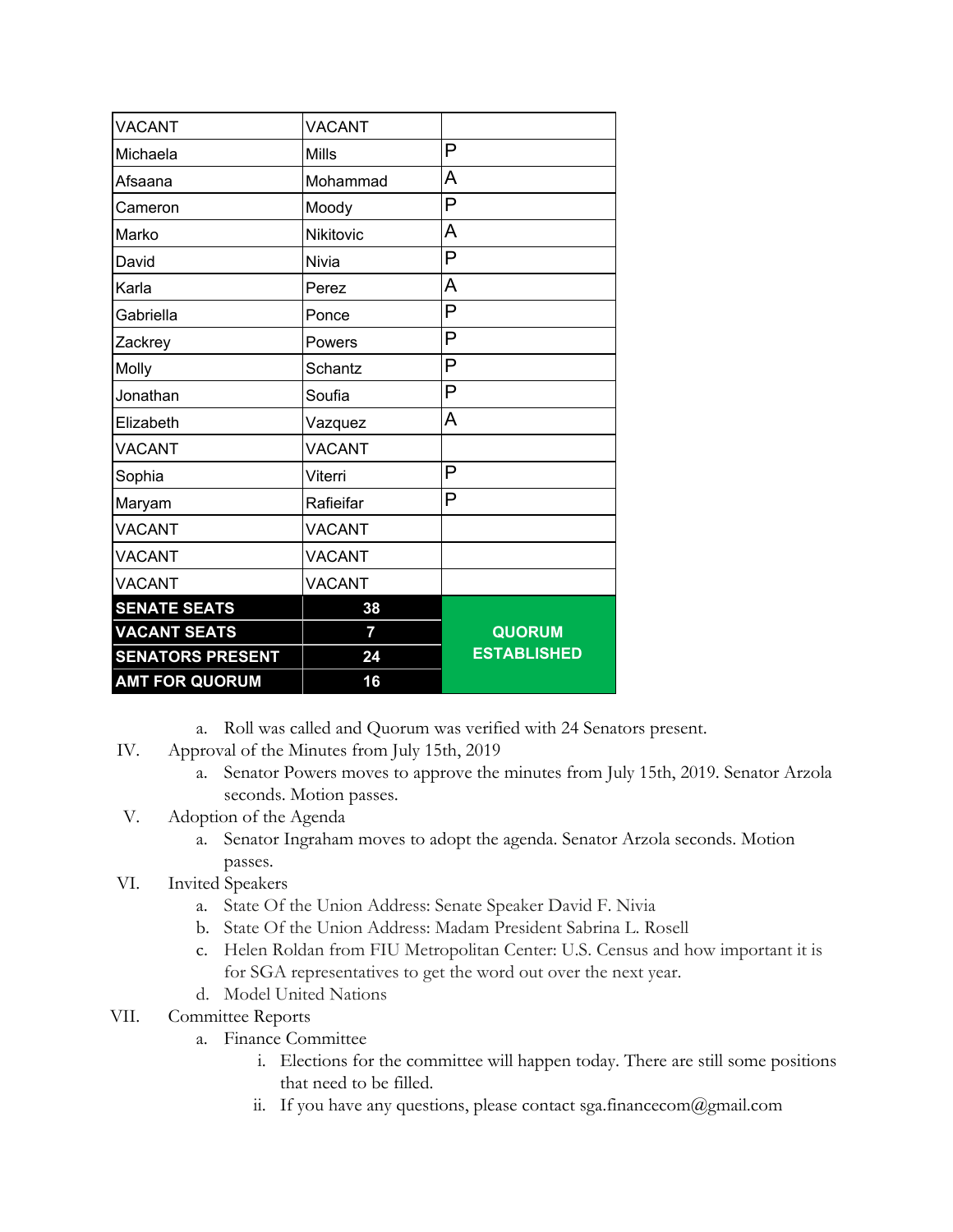- b. Rules, Legislation, and Judiciary Committee
	- i. We currently have 4 bills that are under review.
	- ii. If you have any bills or resolutions please send it to us first before presenting to the senate.
	- iii. Meeting dates are in discussion
	- iv. If you have any questions, please contact sga.rljcommittee@gmail.com
- c. Operational Review Committee
	- i. We had our meeting end of June
	- ii. Creating our SOP mid Fall
	- iii. Meeting with Silvana regarding the way we should go about our audits and discussions with organizations.
	- iv. Established our meeting dates
	- v. If you have any questions, please contact fiusga.orc@gmail.com
- d. Internal Affairs Committee
	- i. Would want to present a Powerpoint that highlights the roles and responsibilities as a Senator
	- ii. Establish a meeting date sometime this week or next week
	- iii. If you have any questions, please contact sga.iacommittee@gmail.com
- e. Student Advocacy Committee
	- i. Our committee is meeting after Senate from 6pm-6:50pm to discuss what Fall semester will look like.
	- ii. If you have any questions, please contact sga.sacommittee@gmail.com
- f. Graduate and Professional Students Committee
	- i. We will have nominations for GPSC Chair.
	- ii. Approved our official SOP
	- iii. If you have any questions, please contact GPSC@fiu.edu
- VIII. Executive Board Reports
	- a. Speaker of the Senate
		- i. Check for everyone to be added to the SGA Calendar Link to personal Calendars
		- ii. Information about Polo Shirts
		- iii. Chairs: Email Pro-Temp and I: Your semester committee's goals and ideas by Friday the 30th.
		- iv. Senators: Add on the "Meet your SGA" PowerPoint your slide with the platform that you ran on and add your picture.
		- v. Add committee meeting times
		- vi. Senate Retreat on Sept. 28th
		- vii. Remember it is 3 office hours a week
		- viii. Send your birth dates if you haven't already
		- ix. If you are not receiving my emails, inform me.
		- x. Legislative Aid Giovanni Garcia
		- xi. If you have any questions, please email sgaspeaker@fiu.edu

*Point of Personal Privilege for Senator Soufia at 4:57pm; Returned at 4:59pm*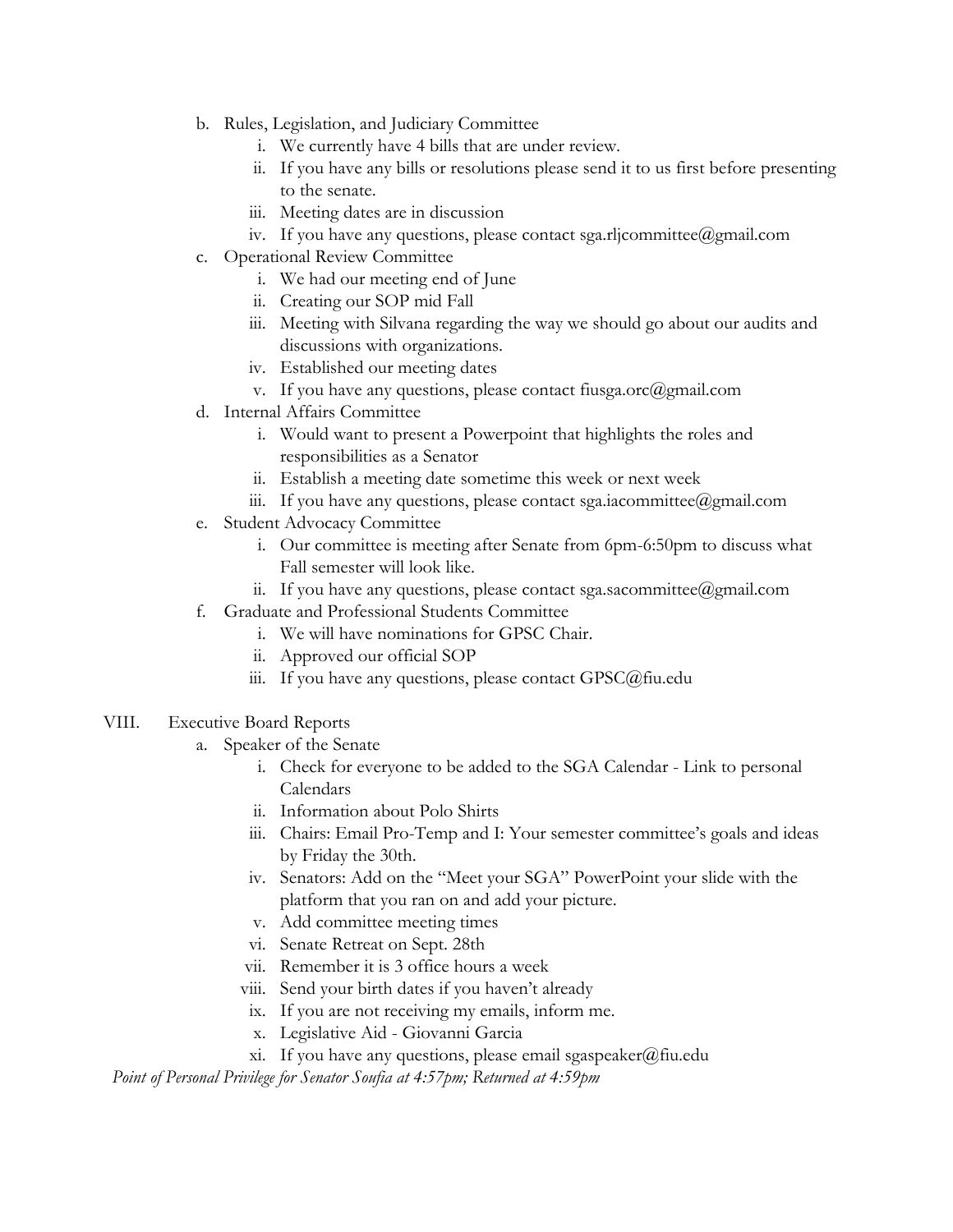- b. Speaker Pro Tempore
	- i. Please be aware of any emails I send out.
	- ii. If you have any questions, please email sgaprotemp@fiu.edu
- c. President Rosell
	- i. If you have any questions, please email sgapres@fiu.edu
- d. Vice President Ojeda
	- i. I am excited to be back and I will talk more about plans for future initiatives in the next senate.
	- ii. If you have any questions, please email sgavp@fiu.edu
- e. Comptroller
	- i. Reminder all Senators have \$150 per semester to spend on your events. If you need any help with that, please contact me.
	- ii. If you have any questions, please email sgacomp@fiu.edu
- f. Chief Justice
	- i. All vacancies are filled in the Judicial Branch.
	- ii. Confirmations will be next week
	- iii. If you have any questions, please email sgajud@fiu.edu
- IX. Special Orders
	- a. There were none.
- X. Vetoed Legislation
	- a. There were none.
- XI. Second Readings
	- a. There were none.
- XII. Unfinished Business
	- a. There were none.

*Senator Algarin moves to suspend rules. Senator Ingraham seconds. Motion passes. Senator Algarin moves to add Graduate Confirmation to New Business Item C. Senator Ingraham seconds. Motion passes.*

#### XIII. New Business

- a. Presidential Appointment
	- i. Alexander Rubido- Press Secretary
		- 1. Presentation
		- 2. Question and Answer Period
			- a. Senator Brown moves to close question and answer period. Senator Powers seconds. Motion passes.
		- 3. Senator Fraga moves to go into voting procedure. Senator Algarin seconds. Motion passes.

|                   | a.               |                   |      |               |
|-------------------|------------------|-------------------|------|---------------|
| <b>VOTE ON</b>    |                  |                   |      |               |
| <b>First Name</b> | <b>Last Name</b> | <b>Attendance</b> | Vote | <b>REASON</b> |
| <b>VACANT</b>     | <b>IVACANT</b>   |                   |      |               |
| Angel             | Algarin          |                   |      |               |

a.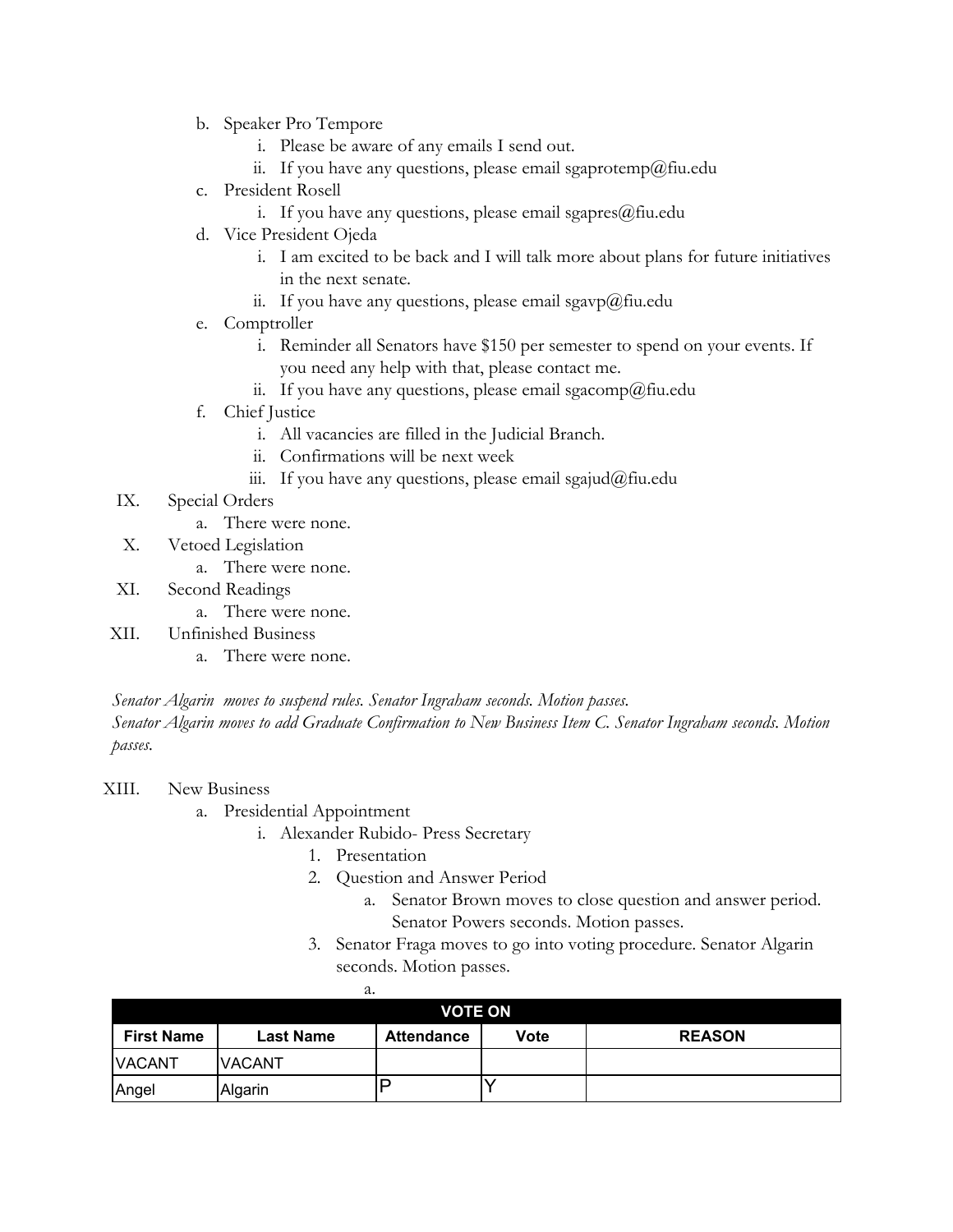| Elizabeth     | Alume                     | A   |    |             |
|---------------|---------------------------|-----|----|-------------|
| Santiago      | Arias                     | A   |    |             |
| Alejandro     | Arzola                    | P   | A  |             |
| Matthew       | <b>Beck</b>               | P   | Y  |             |
| Galina        | Bogatova                  | P   | Y  |             |
| Cornelius     | <b>Brown</b>              | P   | Y  |             |
| Danny         | De Leon                   | P   | Y  |             |
| Mallory       | Fortuno                   | P   | Y  |             |
| Janelle       | Fraga                     | P   | Y  |             |
| Amy           | Gonzalez                  | P   | Y  |             |
| Ana           | Hevia                     | A   |    |             |
| Alexandra     | Ibbaria                   | P   | Y  |             |
| Rose          | Ingraham                  | P   | Y  |             |
| <b>Briana</b> | Jimenez                   | P   | Y  |             |
| Charles       | Kelly                     | P   | Y  |             |
| Van           | Le                        | P   | Y  |             |
| Leslie        | Llambias                  | P   | Y  |             |
| Carolina      | Machin                    | A   |    |             |
| <b>VACANT</b> | <b>VACANT</b>             |     |    |             |
| Michaela      | <b>Mills</b>              | P   | Y  |             |
| Afsaana       | Mohammad                  | A   |    |             |
| Cameron       | Moody                     | P   | Y  |             |
| Marko         | Nikitovic                 | A   |    |             |
| David         | Nivia                     | P   | Y  |             |
| Karla         | Perez                     | A   |    |             |
| Gabriella     | Ponce                     | P   | Υ  |             |
| Zackrey       | Powers                    | P   | Y  |             |
| Molly         | Schantz                   | P   | Y  |             |
| Jonathan      | Soufia                    | P   | Y  |             |
| Elizabeth     | Vazquez                   | A   |    |             |
| Angelica      | Moncada                   | P   | Y  |             |
| Sophia        | Viterri                   | P   | Y  |             |
| Maryam        | Rafieifar                 | P   | Y  |             |
| <b>VACANT</b> | <b>VACANT</b>             |     |    |             |
| <b>VACANT</b> | <b>VACANT</b>             |     |    |             |
| <b>VACANT</b> | <b>VACANT</b>             |     |    |             |
|               | <b>QUORUM ESTABLISHED</b> | YAY | 24 | <b>PASS</b> |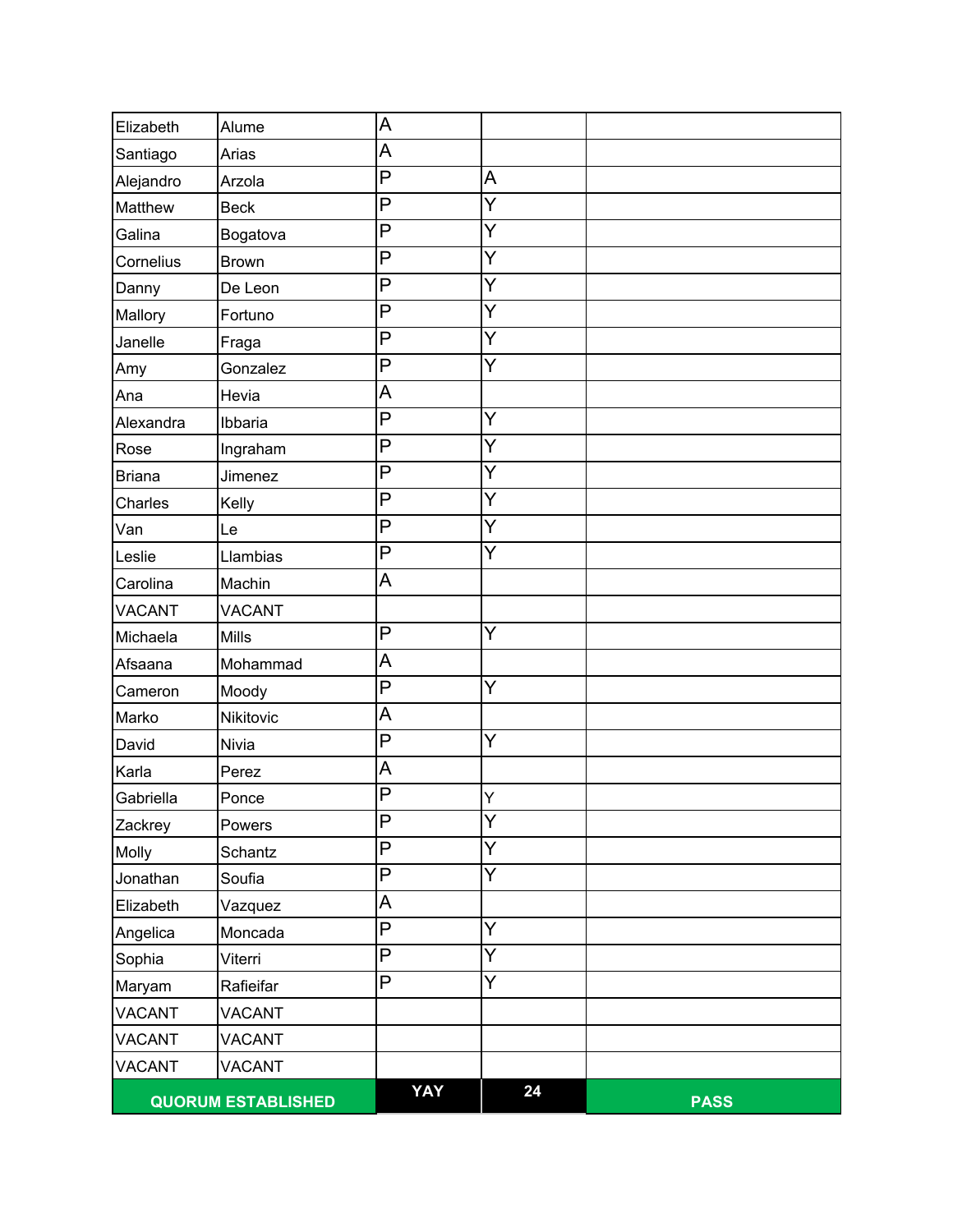# **NAY 0 ABSTAIN 1**

- b. Confirmed with 24-0-1
- ii. Sabrina Villamizar Secretary of Athletics
	- 1. Presentation
	- 2. Question and Answer Period
		- a. Senator Kelly moves to extend question and answer period by 2 minutes. Senator Arzola seconds. Motion passes.
	- 3. Senator Kelly moves to go into voting procedure. Senator Ibarria seconds. Motion passes.
		- a.

| <b>VOTE ON</b>    |                  |                   |             |               |
|-------------------|------------------|-------------------|-------------|---------------|
| <b>First Name</b> | <b>Last Name</b> | <b>Attendance</b> | <b>Vote</b> | <b>REASON</b> |
| <b>VACANT</b>     | <b>VACANT</b>    |                   |             |               |
| Angel             | Algarin          | P                 | Y           |               |
| Elizabeth         | Alume            | A                 |             |               |
| Santiago          | Arias            | A                 |             |               |
| Alejandro         | Arzola           | P                 | Y           |               |
| Matthew           | <b>Beck</b>      | P                 | Y           |               |
| Galina            | Bogatova         | P                 | Ý           |               |
| Cornelius         | <b>Brown</b>     | P                 | Ÿ           |               |
| Danny             | De Leon          | P                 | Y           |               |
| Mallory           | Fortuno          | P                 | Y           |               |
| Janelle           | Fraga            | P                 | Ÿ           |               |
| Amy               | Gonzalez         | P                 | Y           |               |
| Ana               | Hevia            | A                 |             |               |
| Alexandra         | Ibbaria          | P                 | Ý           |               |
| Rose              | Ingraham         | P                 | Y           |               |
| <b>Briana</b>     | Jimenez          | P                 | Y           |               |
| Charles           | Kelly            | P                 | Ý           |               |
| Van               | Le               | P                 | Y           |               |
| Leslie            | Llambias         | P                 | Y           |               |
| Carolina          | Machin           | A                 |             |               |
| <b>VACANT</b>     | <b>VACANT</b>    |                   |             |               |
| Michaela          | <b>Mills</b>     | P                 | Y           |               |
| Afsaana           | Mohammad         | A                 |             |               |
| Cameron           | Moody            | P                 | Y           |               |
| Marko             | Nikitovic        | A                 |             |               |
| David             | Nivia            | P                 | Y           |               |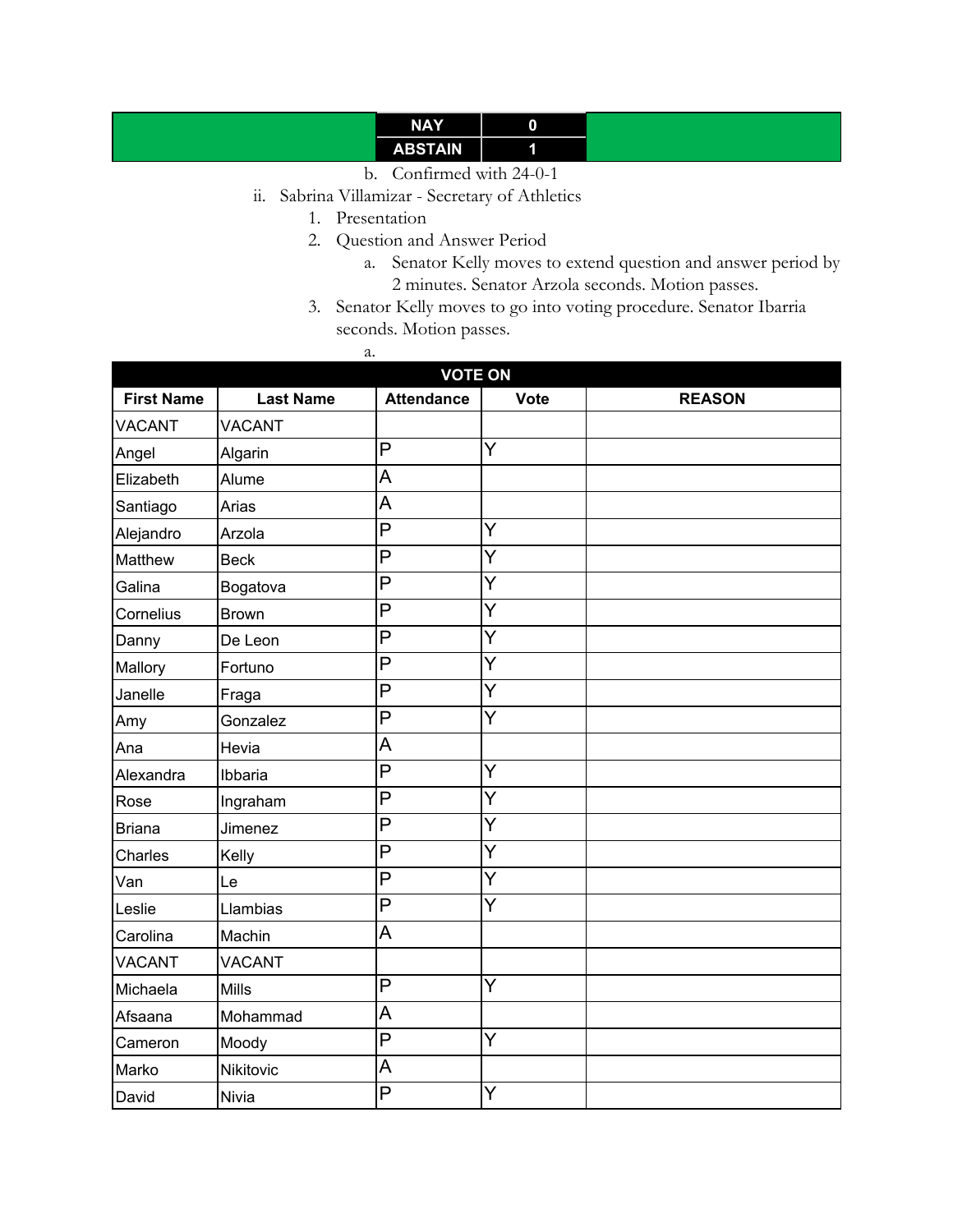| Karla                     | Perez         | A              |    |             |
|---------------------------|---------------|----------------|----|-------------|
| Gabriella                 | Ponce         | P              | Y  |             |
| Zackrey                   | Powers        | P              | Y  |             |
| Molly                     | Schantz       | P              | Y  |             |
| Jonathan                  | Soufia        | P              | Ý  |             |
| Elizabeth                 | Vazquez       | Α              |    |             |
| Angelica                  | Moncada       | P              | Y  |             |
| Sophia                    | Viterri       | P              | Y  |             |
| Maryam                    | Rafieifar     | P              | Y  |             |
| <b>VACANT</b>             | <b>VACANT</b> |                |    |             |
| <b>VACANT</b>             | <b>VACANT</b> |                |    |             |
| <b>VACANT</b>             | <b>VACANT</b> |                |    |             |
|                           |               | YAY            | 25 |             |
| <b>QUORUM ESTABLISHED</b> |               | <b>NAY</b>     | 0  | <b>PASS</b> |
|                           |               | <b>ABSTAIN</b> | 0  |             |

b. Confirmed with 25-0-0

- b. Associate Justice Appointment
	- i. Katherine Rodriguez
		- 1. Presentation
		- 2. Question and Answer Period
			- a. Senator Brown moves to close question and answer period. Senator Arzola seconds. Motion passes.
		- 3. Senator Arzola moves to go into a 5 minute discussion period. Senator Fraga seconds. Motion passes.
		- 4. Senator Ingraham moves to table the appointment for Katherine Rodriguez for the next senate meeting. Senator DeLeon seconds. Motion passes.

## *Point of Personal Privilege for Senator DeLeon at 5:48pm; Returned at 5:58pm.*

- c. GPSC Chair elections
	- i. Senator Algarin moves to open the floor for nominations for GPSC Chair. Senator Kelly seconds. Motion passes.
		- 1. Senator Algarin nominates Maryam Rafieifar. Senator Mills seconds. Maryam Rafieifar accepts.
		- 2. Senator Kelly moves to close the floor for nominations. Senator Arzola seconds. Motion passes.
	- ii. Maryam Rafieifar
		- 1. Presentation
		- 2. Question and Answer Period
			- a. Senator Kelly moves to close question and answer period. Senator Brown seconds. Motion passes.
		- 3. Senator Kelly moves to go into voting procedure. Senator Brown seconds. Motion passes.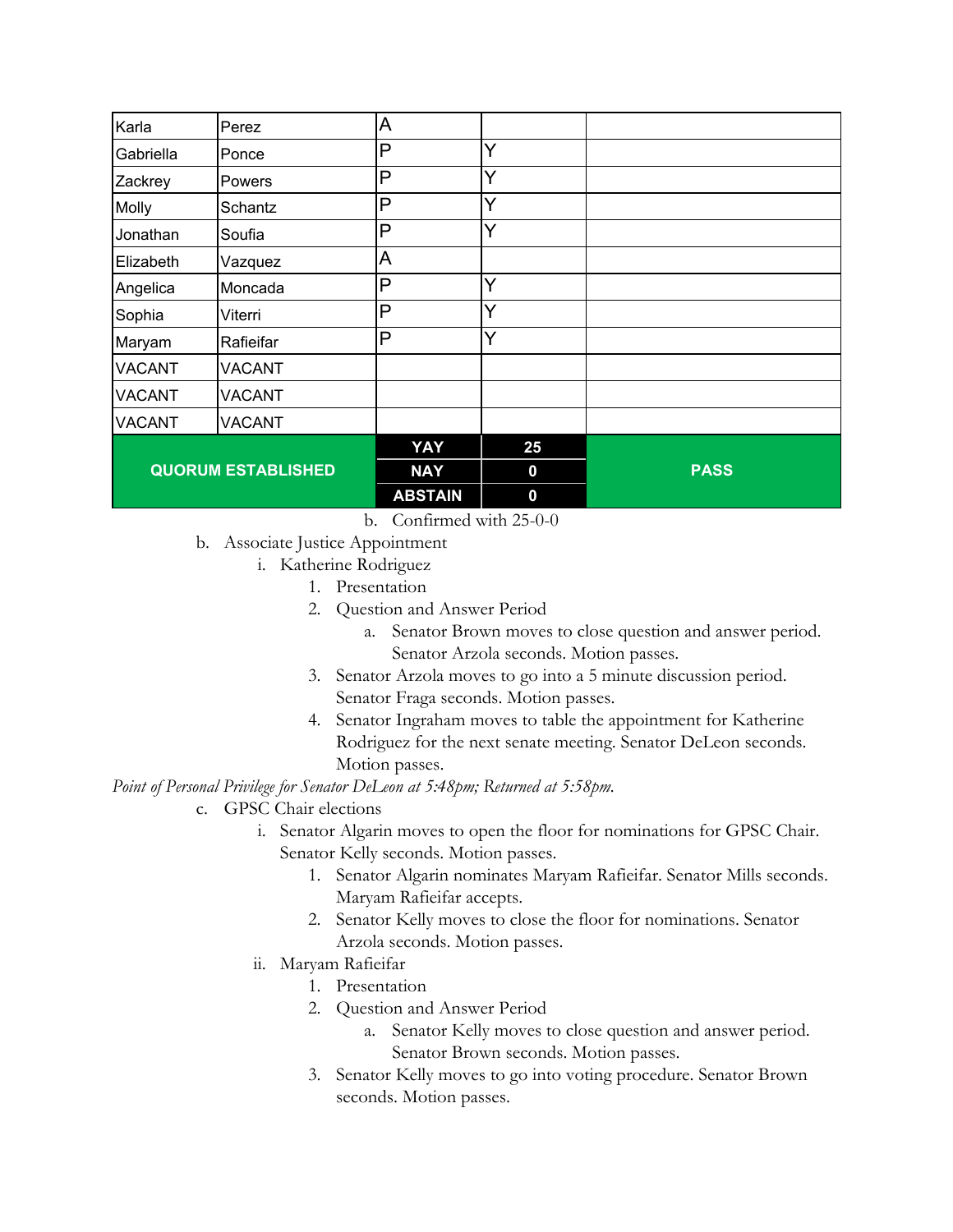| a.<br><b>VOTE ON</b> |                  |                   |                |               |
|----------------------|------------------|-------------------|----------------|---------------|
| <b>First Name</b>    | <b>Last Name</b> | <b>Attendance</b> | Vote           | <b>REASON</b> |
| <b>VACANT</b>        | <b>VACANT</b>    |                   |                |               |
| Angel                | Algarin          | P                 | Ÿ              |               |
| Elizabeth            | Alume            | A                 |                |               |
| Santiago             | Arias            | A                 |                |               |
| Alejandro            | Arzola           | P                 | Y              |               |
| Matthew              | <b>Beck</b>      | P                 | Ý              |               |
| Galina               | Bogatova         | P                 | Y              |               |
| Cornelius            | <b>Brown</b>     | P                 | Y              |               |
| Danny                | De Leon          | P                 |                |               |
| Mallory              | Fortuno          | P                 | Ý              |               |
| Janelle              | Fraga            | P                 | Y              |               |
| Amy                  | Gonzalez         | P                 | Y              |               |
| Ana                  | Hevia            | A                 |                |               |
| Alexandra            | Ibbaria          | P                 | Y              |               |
| Rose                 | Ingraham         | P                 | Y              |               |
| <b>Briana</b>        | Jimenez          | P                 | Y              |               |
| Charles              | Kelly            | P                 | Y              |               |
| Van                  | Le               | P                 | Y              |               |
| Leslie               | Llambias         | P                 | Y              |               |
| Carolina             | Machin           | A                 |                |               |
| <b>VACANT</b>        | <b>VACANT</b>    |                   |                |               |
| Michaela             | <b>Mills</b>     | P                 | Ÿ              |               |
| Afsaana              | Mohammad         | A                 |                |               |
| Cameron              | Moody            | $\overline{P}$    | Y              |               |
| Marko                | Nikitovic        | A                 |                |               |
| David                | Nivia            | P                 | Y              |               |
| Karla                | Perez            | A                 |                |               |
| Gabriella            | Ponce            | P                 | $\overline{Y}$ |               |
| Zackrey              | Powers           | $\overline{P}$    | $\overline{Y}$ |               |
| Molly                | Schantz          | P                 | $\overline{Y}$ |               |
| Jonathan             | Soufia           | P                 | Y              |               |
| Elizabeth            | Vazquez          | A                 |                |               |
| Angelica             | Moncada          | P                 | Y              |               |
| Sophia               | Viterri          | Ρ                 | Y              |               |